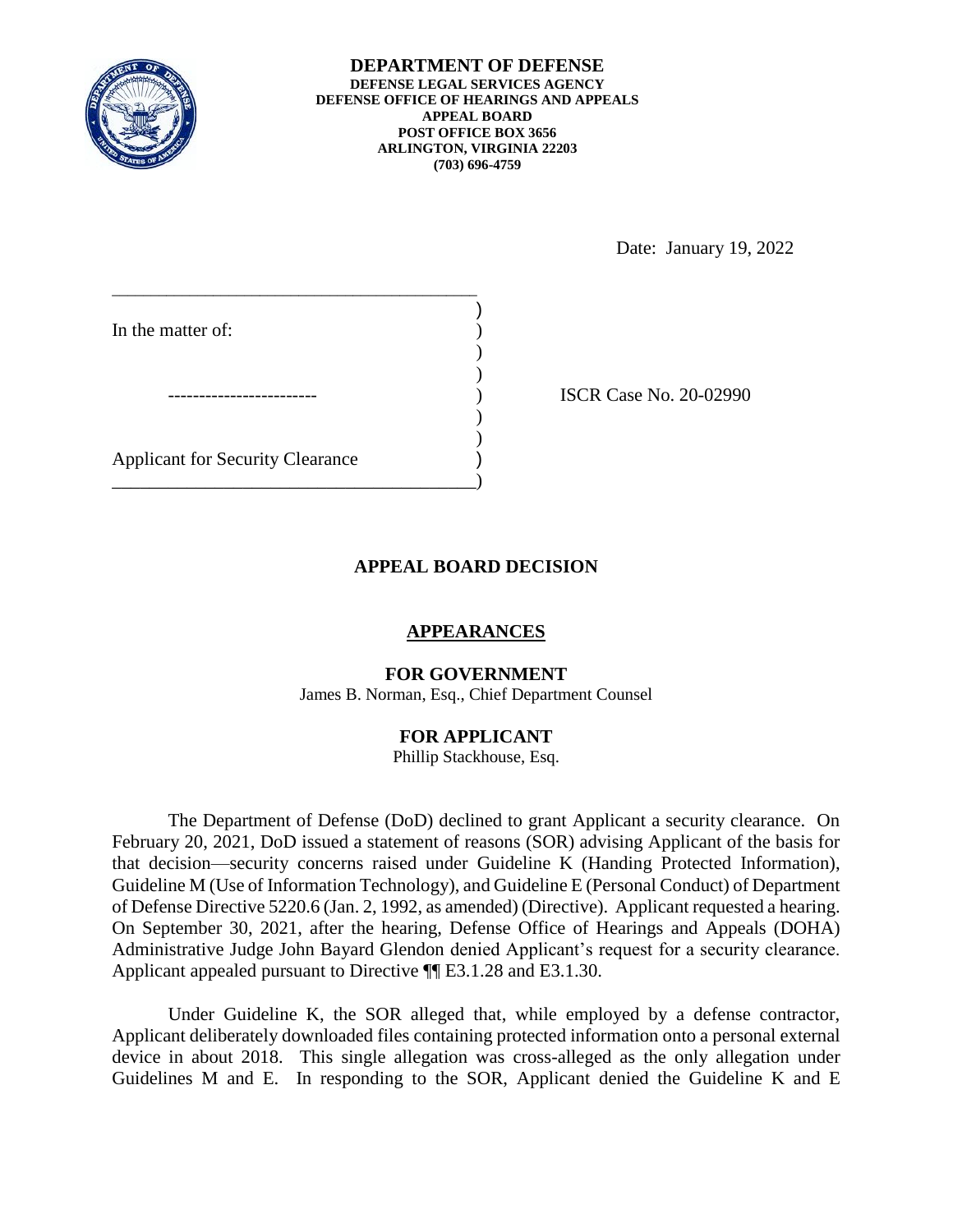information was not intentional. The Judge found against Applicant on the three SOR allegations. allegations and "accepted" the Guideline M allegation but stated his downloading of protected

 Applicant raised the following issues on appeal: whether the Government met its burden of proof, whether the Judge erred in his credibility determination and findings of fact, whether the Judge was biased against Applicant, and whether the Judge's adverse decision was arbitrary, capricious, or contrary to law. Consistent with the following, we affirm.

### **The Judge's Findings of Fact and Analysis**

 began working for a defense contractor (Company A) in the information technology field and was granted a security clearance. In 2018, he accepted a position with his current employer and notified Company A of his intent to resign. On his last day of work at Company A in August 2018, Applicant downloaded over 15,000 files onto a personal USB drive. Applicant took the USB drive with him when he departed the company. A few days later, Company A noticed Applicant's unusual downloading activity just prior to his final departure and began an investigation. Applicant, who is in his thirties, has earned two master's degrees and a Ph.D. In 2007, he

 In September 2018, Applicant signed a Company A memorandum that advised him he violated the company's policies by downloading files onto his personal USB drive without authorization. As instructed, he returned the USB drive to Company A. The company later issued from the USB drive. The memorandum further indicated "Allegation: Data Exfiltration with CI/CT [Counterintelligence/Counter Terrorism] nexus (SUBSTANTIATED)[.]" Decision at 3, an internal memorandum that revealed over 15,000 files totaling over 8 gigabytes were recovered citing Government Exhibit (GE) 3 at 1. In October 2018, an adverse information report was filed against Applicant.

 information technology before being confronted with Company A records reflecting he was he accidentally downloaded Company A proprietary information while attempting to download his personal files. At the hearing, he claimed the interview was the first time he learned Company A considered the downloading of the files improper activity. He testified at his hearing that he had Company A's approval to transfer files using a USB drive between the company's two networks and that the company did not require him to use an approved USB drive. He further testified that he used his company laptop for both work and personal purposes. He acknowledged that he was aware he could not take Company A proprietary information when he resigned from In a 2019 background interview, Applicant initially denied he had previously misused ineligible to be rehired due to the downloading incident. During that interview, he admitted that the company. He attributed this downloading mistake to haste in retrieving his personal files.

 The nature, extent, and seriousness of his conduct speaks for itself. The fact that he did not seek his employer's prior approval to copy files onto the USB Device strongly suggests that he knew that such approval would be denied or highly supervised. I also found Applicant's testimony and demeanor while testifying to lack credibility on the issue of whether his actions of copying thousands of files from his employer's computer network, some of which contained [Company A proprietary information], was inadvertent. I conclude Applicant knew better and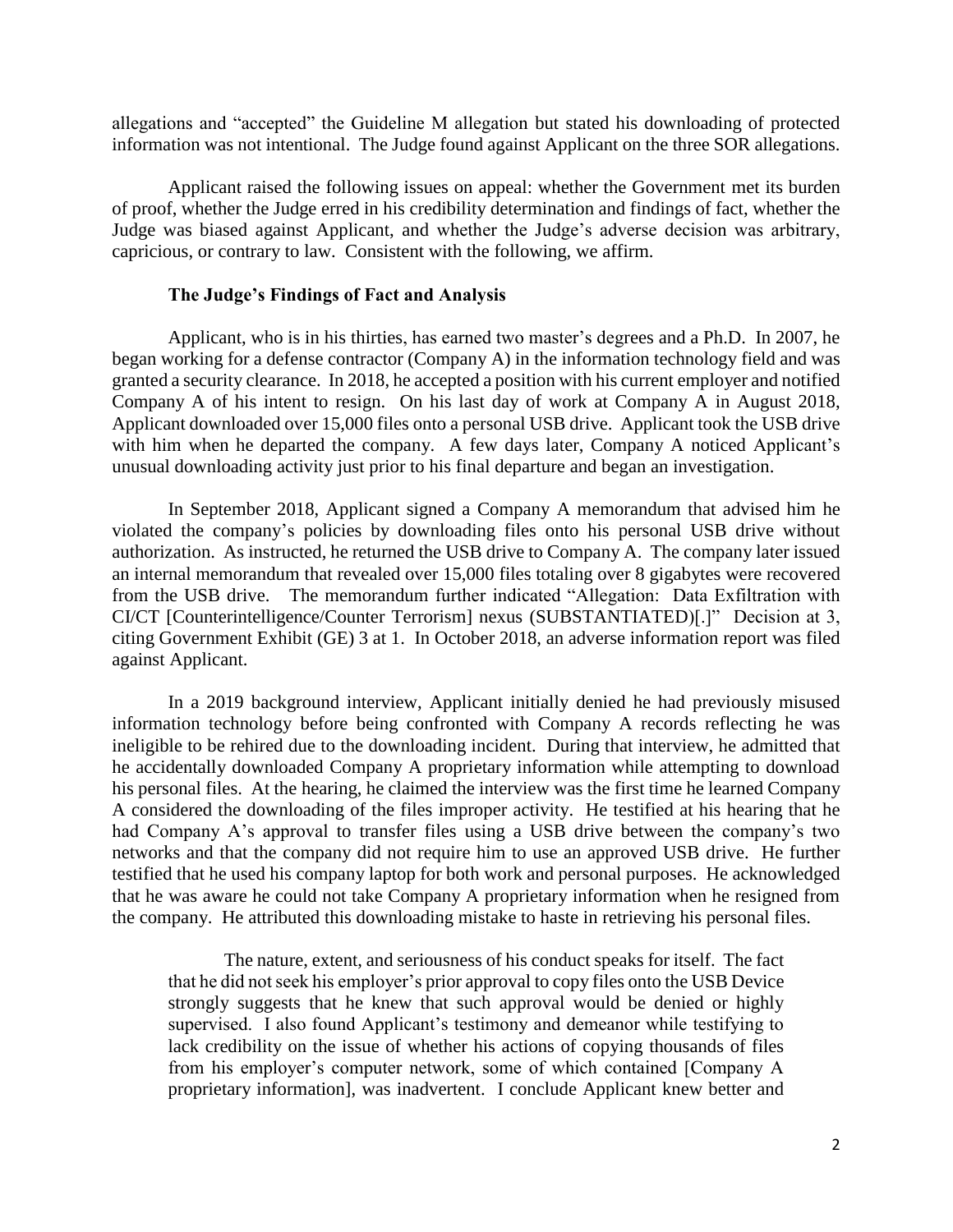was seeking to do something without his employer's approval while hoping he was acting "under the radar" of his employer in the afternoon of his very last day of work there. Unfortunately for Applicant, [Company A's] computer system detected his unusual activity of downloading of large number of files, and an investigation ensued. [Company A] investigators found that their counterintelligence and counterterrorism concerns were substantiated. [Decision at 13-14.]

 Applicant failed to mitigate the alleged security concerns. Overall, the record evidence raises Some mitigating conditions were partially established; others were not established. doubt about Applicant's eligibility for a security clearance.

#### **Discussion**

 $\overline{a}$ 

#### Deliberate Downloading of Files and Credibility Determination

 concluding that Applicant deliberately downloaded the files in question. As a related matter, he A central theme running throughout Applicant's appeal brief is that the Judge erred in also claims the Judge's credibility determination is flawed. These arguments are not persuasive.

 Judge did not accept those claims. It is well established that circumstantial evidence may prove an applicant's state of mind at the time he or she engaged in a certain act. *See, e.g.*, ISCR Case Bd. Jan. 14, 1991) (circumstantial evidence may be as probative as direct evidence). The entire record should be examined in making a state-of-mind determination. The relevant factors to consider in making such a determination, of course, depend upon the facts of the case, but frequently include an applicant's age, education, position, experience, as well as the nature, extent, Applicant contends that the downloading of Company A's protective information onto his personal USB drive was inadvertent<sup>1</sup> and that insufficient evidence exists to show otherwise. The No. 18-02592 at 4 (App. Bd. Jan. 6, 2021). *See also*, DISCR OSD Case No. 90-0095 at 4-5 (App. and seriousness of the conduct in question, the circumstances surrounding that conduct, and the plausibility of an applicant's explanation regarding it.

 of the files was deliberate. First, the downloading at issue occurred on Applicant's last day of employment at Company A. Understandably, an employee's downloading of a large number of files just prior to walking out the door for the last time raises concerns. Another significant fact in this case is Company A's conclusion that Applicant's use of the personal USB drive violated its In this case, pertinent facts support the Judge's conclusion that Applicant's downloading policies. Its memorandum states:

 A [Company A] investigation has found evidence indicating that [Applicant has] downloaded [Company A] Information to an unauthorized personal electronic

 1 Negligent handling of protected information can raise security concerns and may be disqualifying. *See* Directive, Encl. 2, App. A ¶¶ 33 and 34. In the decision, the Judge stated, "Moreover, his [Applicant's] actions standing alone, without regard to his intent, cast doubt on his current reliability, trustworthiness, and judgment." Decision at 10. Nonetheless, since the SOR alleged, and the Judge found, the downloading of the files was deliberate, this decision will focus on that aspect of the case.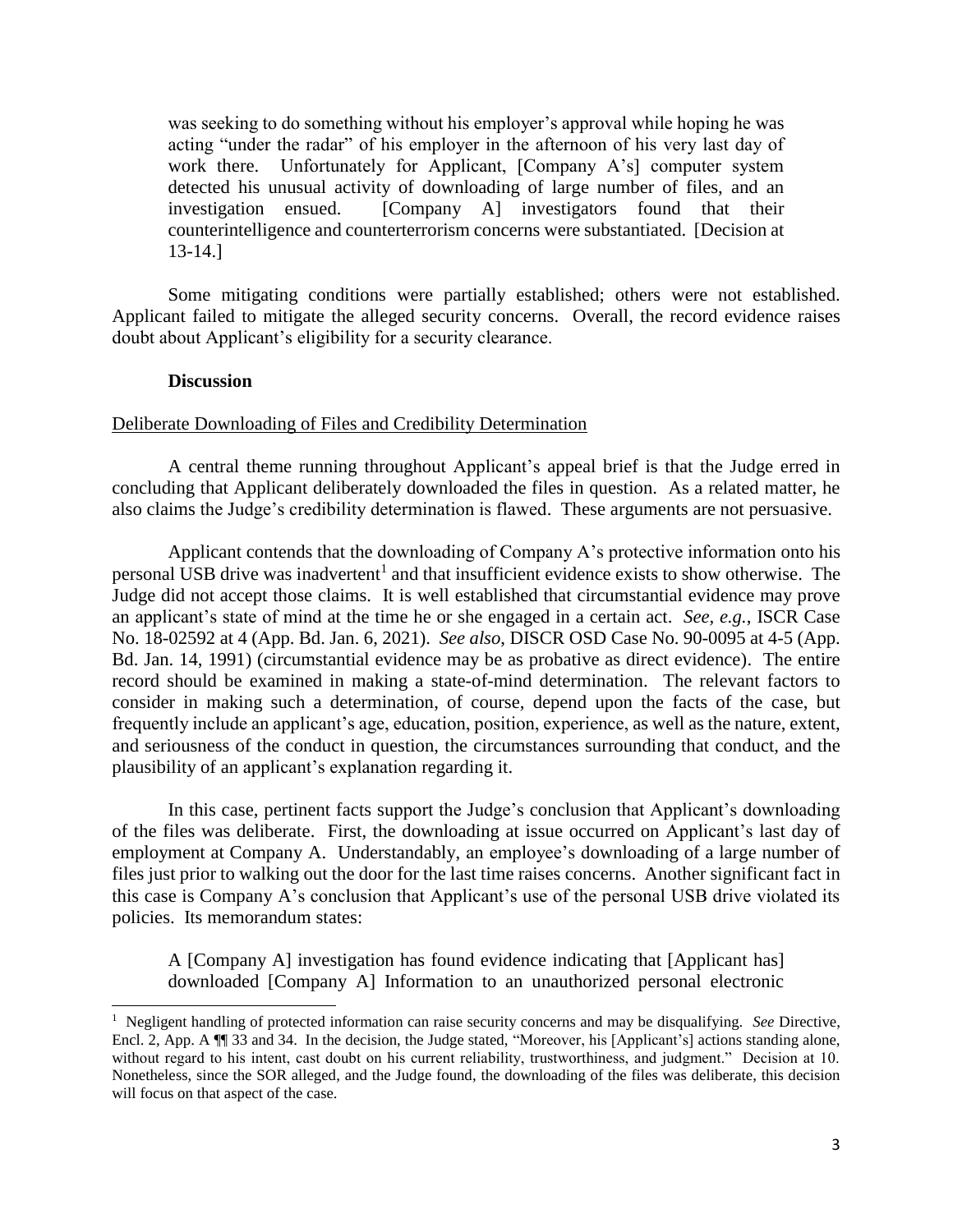device or storage media, or connected such devices to [Company A] information Storage of Information on Personally-owned Information Technology Assets and systems in violation of Corporate Information Protection Manual Sections [A], [B] Connectivity of Personally owed information Technology Assets to [Company A] Infrastructure. [GE 3 at 2.]

 networks using an external hard drive. Tr. at 22-28, 57-66, and 71-78. However, he has not corroborated his claim that the company's authorization for him to use an external hard drive extended to him using a personal USB drive to transfer files from the company's computer system. *Id.* During his testimony, he acknowledged he needed the company's permission to transfer his personal files, although he claimed he was unaware of that requirement when he made the transfer. *Id*. at 26-27. Notwithstanding Applicant's testimony, the above quote from the Company A memorandum provided the Judge a sufficient basis to conclude Applicant was not authorized to connect his personal USB drive into the company's computer system. In this regard, it merits noting the Appeal Board gives deference to a company's findings and conclusions in its security investigations. *See, e.g.*, ISCR Case No. 15-08385 at 4 (App. Bd. May 23, 2018) ("[B]ecause of knowledge possessed by them in any particular case, their determinations and characterizations regarding security violations are entitled to considerable deference, and should not be discounted or contradicted without a cogent explanation."). In this case, the Judge committed no error in Conversely, Applicant contends that he was authorized to transfer Company A files between the unique position of employers as actual administrators of classified programs and the degree of relying on Company A's report to conclude that Applicant's downloading of the files to his personal USB drive violated the company's policies and that his misconduct was substantiated.

 that his actions were in violation of company policy is dubious. Tr. at 26-27, Decision at 10, Appeal Brief at 12. The evidence reflects that he is highly educated and worked for Company A assurance engineer. Tr. at 20 and GE 1 at 18. At the hearing, he testified that he was required to be aware of how to use USB devices "properly or improperly[.]" Tr. at 20. Given his background and experience as an information technology professional, he should have been well aware of the protected information and to conclude that his downloading of the company's proprietary information was deliberate. As the Judge stated, "Even a non-expert employee would readily understand the security risks presented by plugging a privately purchased USB device into the employer's computer network and copying files without the employer's permission." Decision at Moreover, Applicant's inconsistent or implausible statements regarding this incident undercut the believability of his claims. For example, his claim that he was unaware at the time for about 11 years. At that company, he held positions as a systems engineer and as an information dangers involved in the downloading of files from the company's computer. It was reasonable to expect that a professional with his background would have taken appropriate steps to safeguard 13.

 In challenging the Judge's credibility determination, Applicant notes that he wore a mask during the hearing<sup>2</sup> and refers to the Judge as a "human lie detector." Appeal Brief at 2, 11, and 19. *See also* Tr. at 18-19. Directive ¶ E3.1.32.1 provides that the Appeal Board shall give deference to a Judge's credibility determination. Additionally, a party challenging a Judge's credibility determination has heavy burden on appeal. *See, e.g.*, ISCR Case No. 02-12199 at 3

 $\overline{a}$ 

 $2$  The wearing of masks was required to protect against the spread of the COVID-19 virus.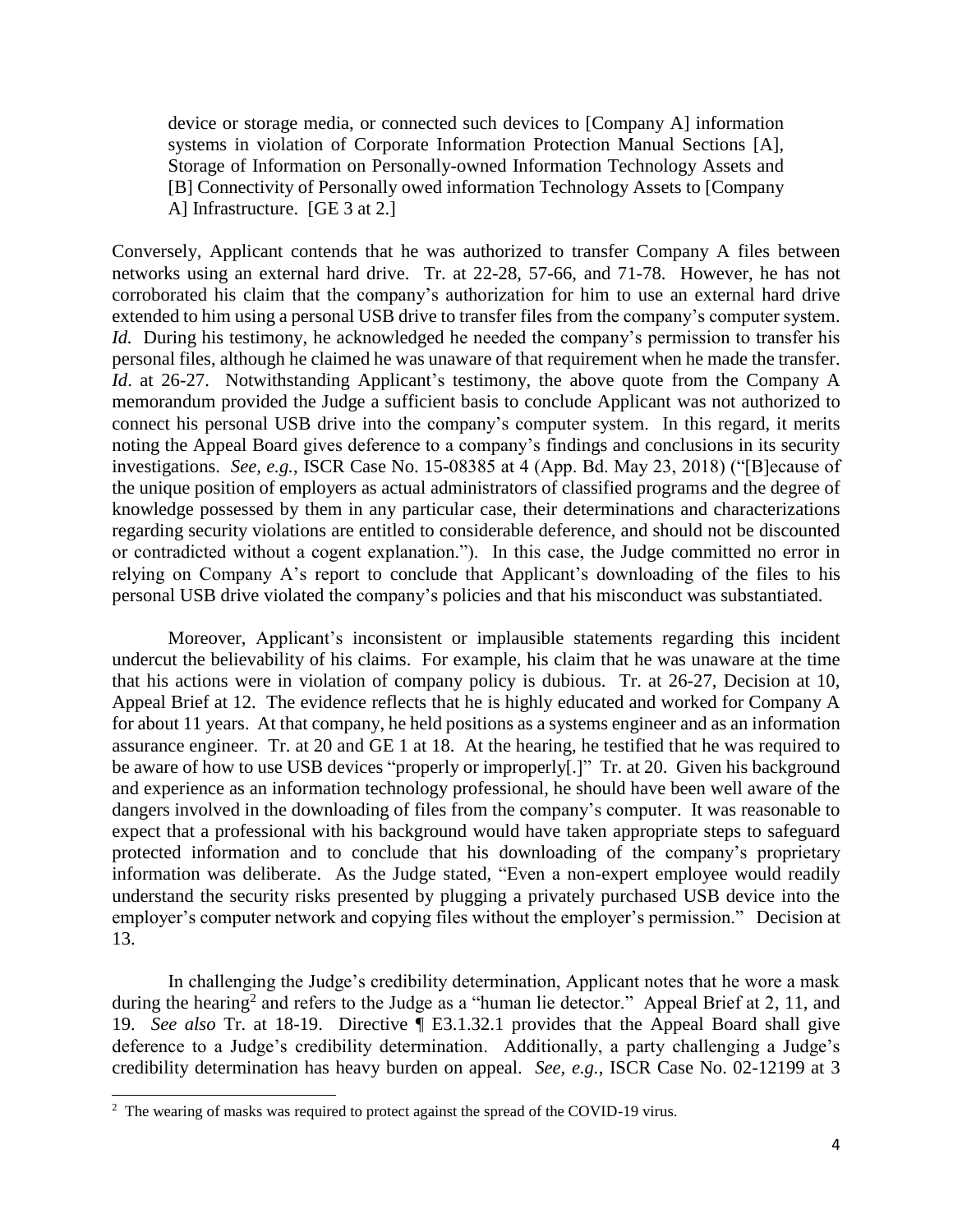(App. Bd. Aug. 8, 2005). In this case, the Judge had the opportunity to personally observe of the record evidence as a whole. Key considerations in assessing credibility include whether the implausible on its face that a reasonable fact-finder would doubt it. In addition to the information technology system despite having received Company A's memorandum regarding a violation of its information technology policies. Furthermore, although documentary evidence to claim at the hearing that the background interview was the first time he learned Company A Applicant's demeanor during his testimony despite the mask and to weigh his testimony in light witness's testimony is contradicted by other evidence or whether it is so internally inconsistent or contradictions in Applicant's statements noted in the previous paragraphs, the Judge also noted that Applicant initially denied during his background interview that he previously misused any confirmed that he was informed of those violations prior to his background interview, he continued considered the downloading of the files as improper conduct. Tr. at 38-40.

Record evidence supports the Judge's challenged conclusions. Applicant has failed to establish the Judge's conclusion as to Applicant's intent or credibility determination were arbitrary, capricious, or contrary to law.

### Findings of Fact

 For example, he points out the Judge erred in making a finding regarding the title of his position at Company A. Regarding this matter, the Judge apparently confused Applicant's most recent record, Applicant has not cited any error in the Judge's findings that would likely affect the Applicant contends the Judge's findings of fact are not support by substantial evidence. position title with his former position title at Company A. GE 1 at 17-18. From our review of the outcome of the case. *See, e.g.*, ISCR Case No. 19-01220 at 3 (App. Bd. Jun. 1, 2020).

### Mitigating Conditions and Whole-Person Factors

 Applicant contends the Judge improperly assessed and weighed the evidence. He argues the Judge erred in concluding that certain mitigating conditions did not apply or others only partially applied. He further asserts the Judge erred in assessing the whole-person factors. In making these arguments, Applicant highlights evidence supporting the application of those conditions or factors. These arguments are not convincing. The presence of some mitigating evidence does not compel the Judge to make a favorable security clearance decision. As the trier of fact, the Judge has to weigh the evidence as a whole and decide whether the favorable evidence weighing of the evidence, or an ability to argue for a different interpretation of the evidence, is not is arbitrary, capricious, or contrary to law. *See, e.g.,* ISCR Case No. 19-01431 at 4 (App. Bd. Mar. outweighs the unfavorable evidence, or vice versa. A party's disagreement with the Judge's sufficient to demonstrate the Judge weighed the evidence or reached conclusions in a manner that 31, 2020).

#### Bias

 Applicant contends that the Judge's findings and conclusions denying him a security clearance were biased. Appeal Brief at 3, 6, 7, and 12. He also asserts the Judge's analysis, which he claims was unsupported by facts, impugns his character. Appeal Brief at 9. Neither adverse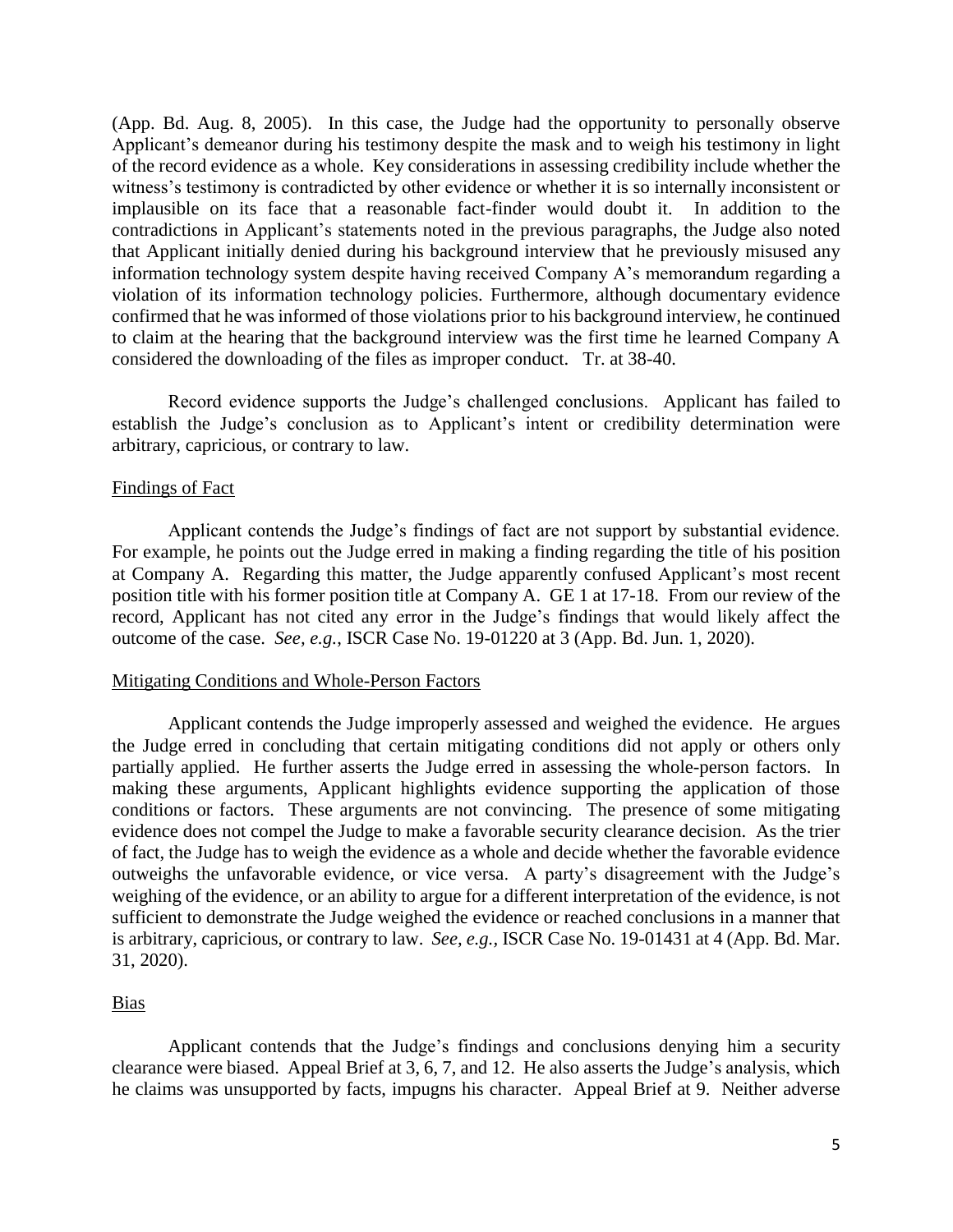e.g., *Bixler v. Foster*, 596 F.3d 751 at 762 (10<sup>th</sup> Cir. 2010). There is a rebuttable presumption that a Judge is impartial and unbiased, and a party seeking to overcome that presumption has a heavy burden of persuasion. *See, e. g*., ISCR Case No. 18-02722 at 5 (App. Bd. Jan. 30, 2020). Applicant has not directed our attention to anything in the record that would likely persuade a reasonable findings or conclusions nor an unfavorable decision, standing alone, establish judicial bias. *See,*  person that the Judge was lacking in the requisite impartiality.

#### Conclusion

 be granted an exception under Directive, Encl. 2, App. C. The Judge examined the relevant evidence and articulated a satisfactory explanation for the decision. The decision is sustainable on the record. "The general standard is that a clearance may be granted only when 'clearly consistent with national security.'" *Department of the Navy v. Egan*, 484 U.S. 518, 528 (1988). *See also*, security eligibility will be resolved in favor of national security." Applicant failed to establish that the Judge committed any harmful error or that he should Directive, Encl. 2, App. A  $\P$  2(b): "Any doubt concerning personnel being considered for national